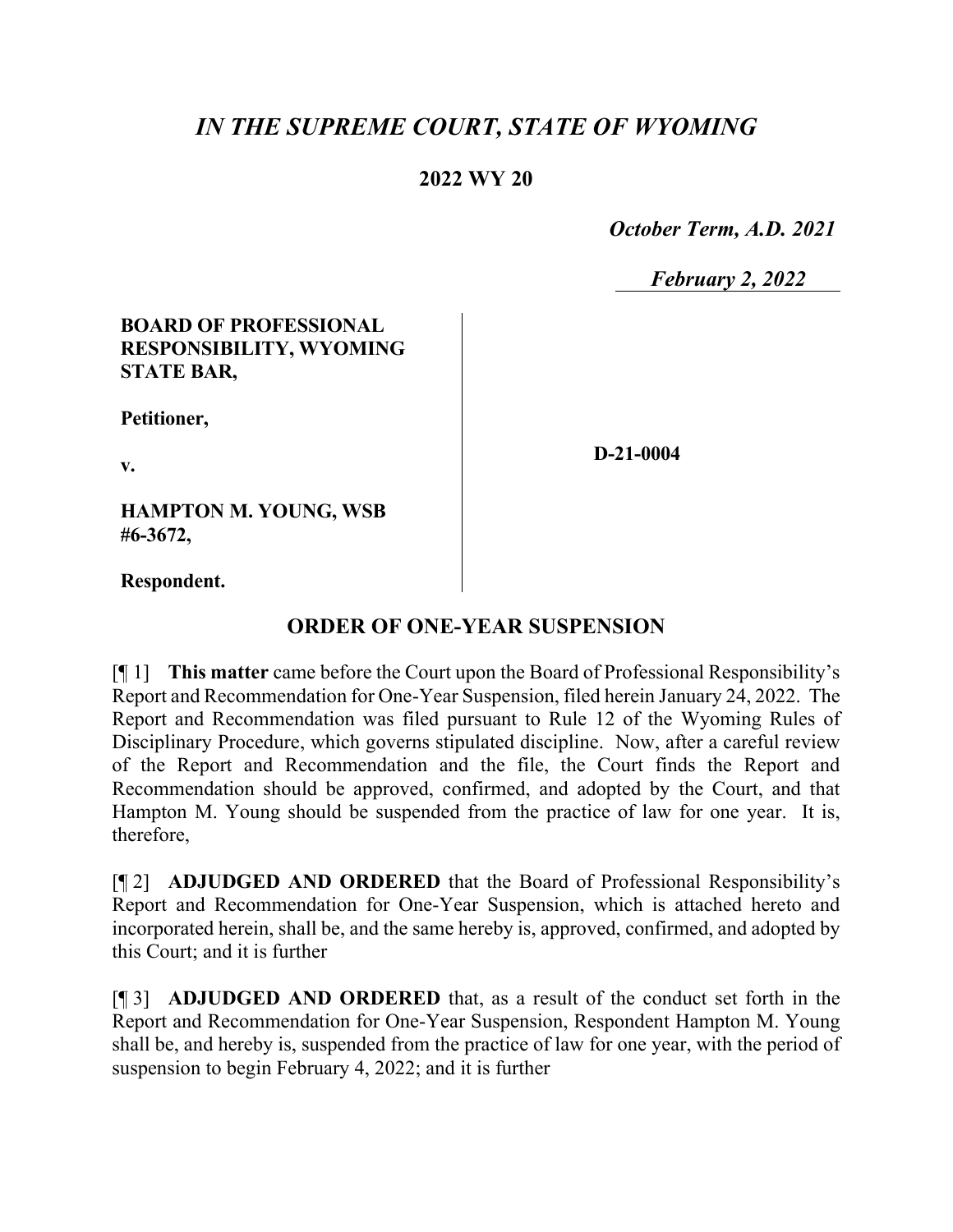[¶ 4] **ORDERED** that, during the period of suspension, Respondent shall comply with the requirements of the Wyoming Rules of Disciplinary Procedure, particularly the requirements found in Rule 21 of those rules. That rule governs the duties of disbarred and suspended attorneys; and it is further

[¶ 5] **ORDERED** that, pursuant to Rule 25 of the Wyoming Rules of Disciplinary Procedure, Respondent shall reimburse the Wyoming State Bar the amount of \$50.00, which represents the costs incurred in handling this matter, as well as pay an administrative fee of \$750.00. Respondent shall pay the total amount of \$800.00 to the Wyoming State Bar on or before April 1, 2022. If Respondent fails to make payment in the time allotted, execution may issue on the award; and it is further

[¶ 6] **ORDERED** that the Wyoming State Bar may issue the agreed press release contained in the Report and Recommendation for One-Year Suspension; and it is further

[¶ 7] **ORDERED** that the Clerk of this Court shall docket this Order of One-Year Suspension, along with the incorporated Report and Recommendation for One-Year Suspension as a matter coming regularly before this Court as a public record; and it is further

[¶ 8] **ORDERED** that, pursuant to Rule 9(b) of the Wyoming Rules of Disciplinary Procedure, this Order of One-Year Suspension, along with the incorporated Report and Recommendation for One-Year Suspension shall be published in the Wyoming Reporter and the Pacific Reporter; and it is further

[¶ 9] **ORDERED** that the Clerk of this Court cause a copy of this Order of One-Year Suspension to be served upon Respondent Hampton M. Young.

[¶ 10] **DATED** this 2nd day of February, 2022.

### **BY THE COURT:**

 $\sqrt{s}$ 

**KATE M. FOX Chief Justice**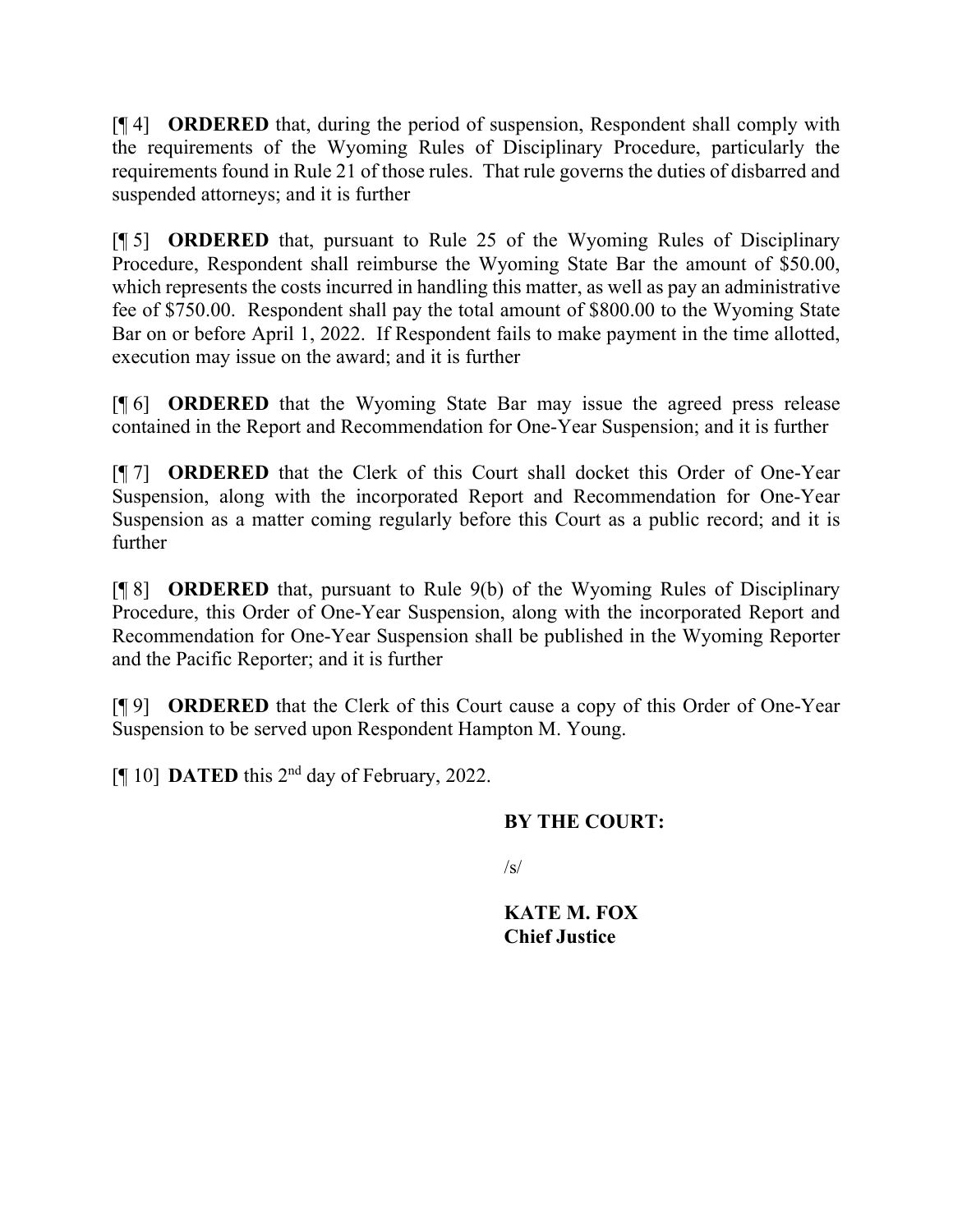

## **BEFORE THE SUPREME COURT**

### **STATE OF WYOMING**

| In the matter of  |  |
|-------------------|--|
| HAMPTON M. YOUNG  |  |
| $WSB \# 6-3672$ , |  |

丿  $\lambda$  $\lambda$ 

WSB No. 2021-004

Respondent.

#### REPORT AND RECOMMENDATION FOR ONE-YEAR SUSPENSION

THIS MATTER came before a Review Panel of the Board of Professional Responsibility via video conference call on the 18<sup>th</sup> day of January 2022 for consideration of the parties' Stipulation for One-Year Suspension pursuant to Rules 9 and 12 of the Wyoming Rules of Disciplinary Procedure. Present on the call were Review Panel members Robert C. Jarosh, Jeffrey A. Donnell and Tandy Dockery. Mark W. Gifford, Bar Counsel, appeared on behalf of the Wyoming State Bar. Respondent Hampton M. Young appeared on his behalf. The Review Panel, having reviewed the Stipulation and the supporting Affidavit, and being fully advised in the premises, finds, concludes, and recommends:

#### **FINDINGS**

1. Respondent Hampton M. Young is a licensed attorney in the State of Wyoming, Bar # 6-3672. Respondent has been licensed to practice in Nevada since 1978 and in Wyoming since 2005. Until recently, Respondent maintained an active practice of law in Casper, Wyoming.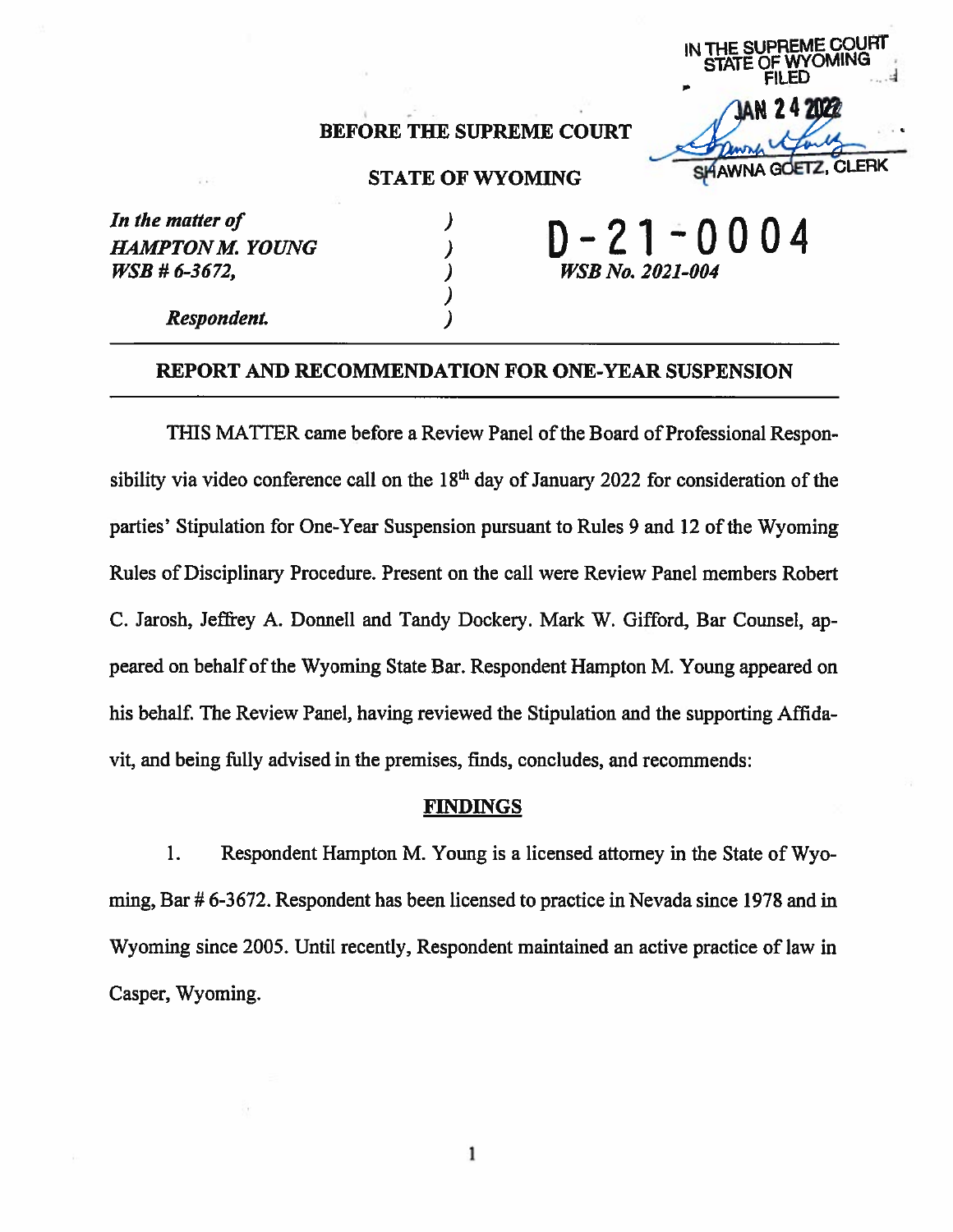$2.$ Late in 2020 the trial of Respondent's divorce from his wife was held before the Hon. Dawnessa Snyder. During the trial, Respondent's legal assistant, Natalie Benson, testified regarding various matters, including Respondent's law office trust account.

 $3.$ In January 2021, Judge Snyder reported her concerns about apparently improper disbursements from the trust account to the Office of Bar Counsel (OBC). Potentially improper transactions identified by Judge Snyder included several disbursements from the trust account to Benson directly.

4. Respondent was sent a letter of inquiry from the OBC dated January 25, 2021, enclosing Judge Snyder's report, and inquiring as to possible violations of Rule 1.15 (law office trust account) and Rule 5.3 (failure to adequately supervise nonlawyer assis $t$  tant). The letter asked Respondent to produce all records required by Rule 1.15 $(g)$  for the period 2016 to present.

5. Respondent did not fully nor timely cooperate with the OBC's request. The initial inquiry from OBC asked for Respondent's written response by February 8, 2021. Respondent requested and was granted an extension until February 22, 2021. On February 22, 2021, Respondent's assistant, Natalie Benson, sent an email to OBC requesting an additional extension to March 15, 2021. The OBC granted the request. When Respondent's response was not submitted by March 15, 2021, Bar Counsel sent an email advising that if the response was not received by March 19, 2021, Bar Counsel would file a petition for Respondent's immediate suspension with the Wyoming Supreme Court.

6. In Respondent's written response dated March 19, 2021, Respondent told the OBC that since the inception of Respondent's office, his merchant business deposits via

 $\overline{2}$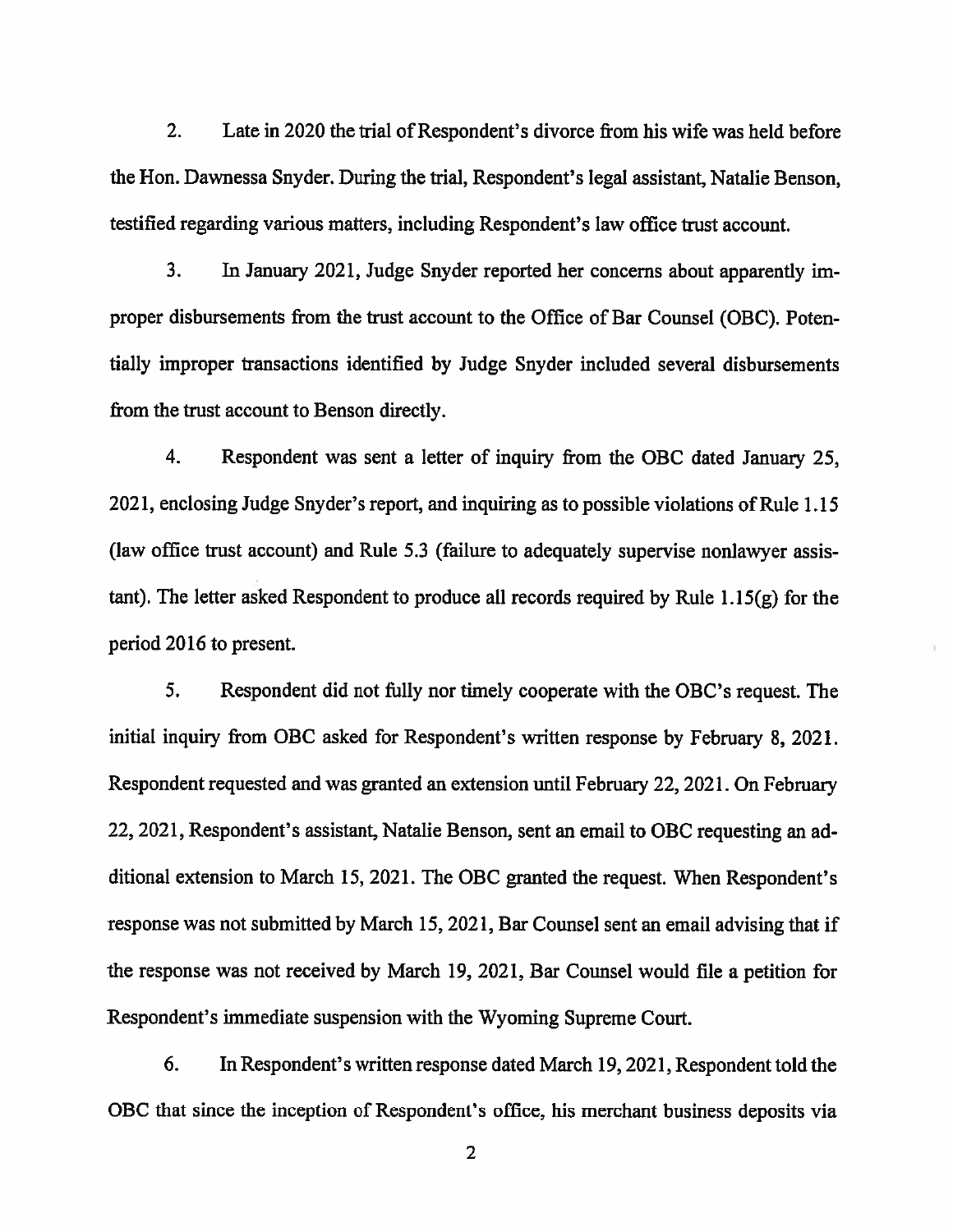credit card were set up to be automatically deposited in his trust account. Respondent admitted to the OBC, "This was an oversight on my part, which was apparent to me as a result of my divorce trial. The deficiency was corrected last month." Respondent further acknowledged that certain direct payments were improperly made from his trust account to his legal assistants. Respondent stated, "Regardless, it is my responsibility to ensure all trust account transactions are made correctly." Included with Respondent's response were copies of Hilltop National Bank statements for his trust account for the period January 2016 through December 2019.

The next correspondence from OBC to Respondent came in the form of a 7. letter dated April 7, 2021, from Melinda McCorkle, Deputy Bar Counsel. The letter began:

I have reviewed your March 19, 2021 response to Mark Gifford's January 25, 2021 inquiry. Based upon your response and accompanying documents, I am concerned that your IOLTA Trust Account has been utilized as an operating account. Consequently, there is no ability to delineate between funds belonging to clients and third parties that are required to be held in trust, funds that were appropriately transferred to the operating account once fees were earned or costs expended, and funds used to operate your business. In other words, it appears that client funds relating to fees that you had not yet earned were used to fund your business or personal expenses, which is tantamount to stealing. This practice constitutes a cardinal violation of the Rule 1.15 prohibition against commingling of funds, and exposes money belonging to clients to the claims of your creditors.

I am further concerned that you do not seem to understand the gravity of this situation. Your two-page letter states that there were two trust account transactions on behalf of both Ms. Benson and Tami Studer. This is disproven on the following page, which identifies seven transactions on behalf of Ms. Benson. Similarly, page 28 alone of the "Check Detail" provided contains four transactions to Ms. Studer. Your letter also states that your "merchant business deposits via credit card" has automatically deposited funds into your trust account since the inception of your business. None of those uses are appropriate for a trust account. I encourage you to review Rule 1.15 and the Wyoming State Bar's Trust Account Handbook, available as a free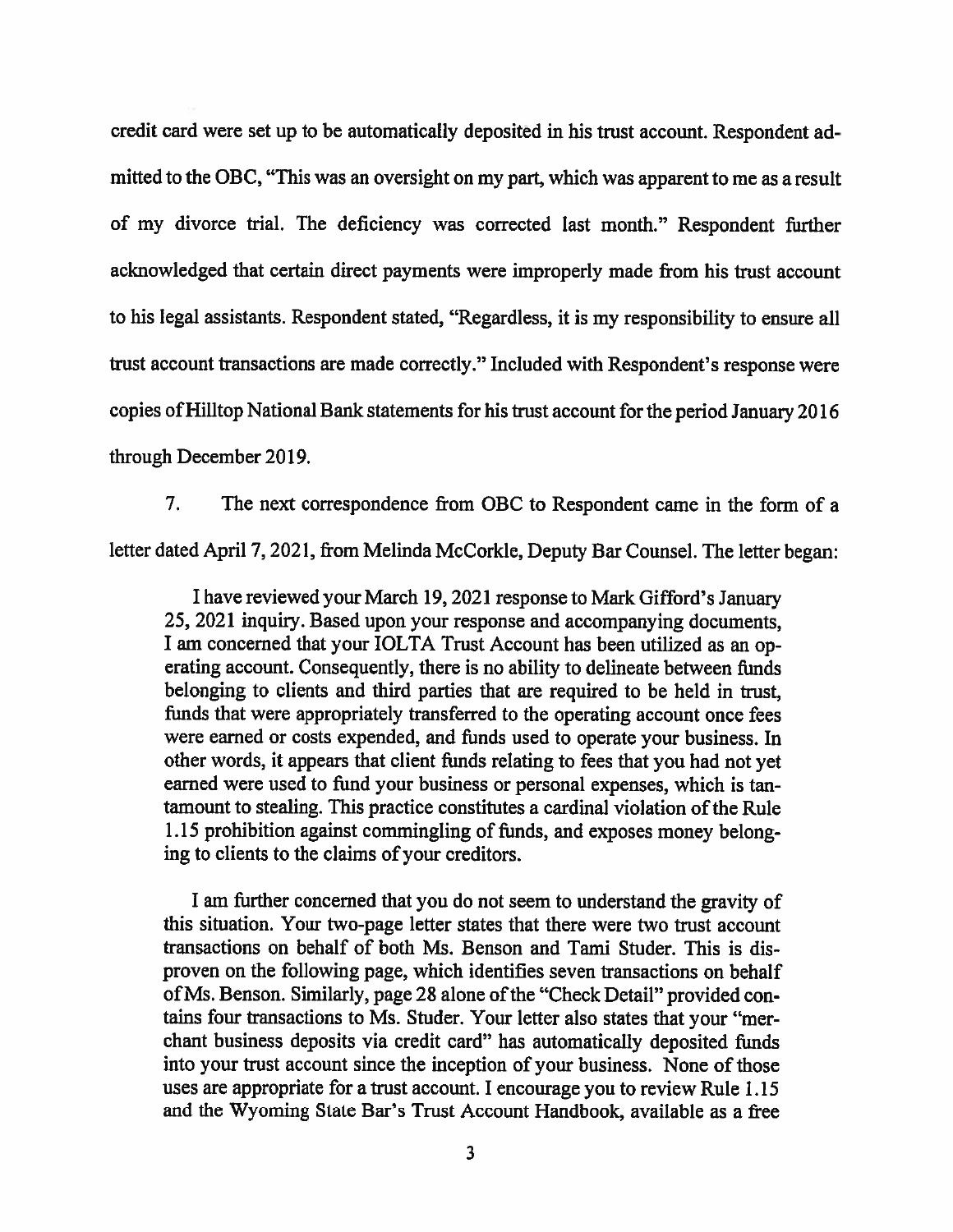download on the Bar's website at https://www.wyomingbar.org/for-lawyers/lawyer-resources/trust-account-information/.

Along those lines, Mr. Gifford's letter expressly requested "copies of all records relating to your trust account that are required to be maintained pursuant to Rule  $1.15(g)$  for the period 2016 to present." Although you provided bank statements and a report generated by your office, you did not provide all records required by Rule  $1.15(g)$ .

Ms. McCorkle's letter concluded:

Please provide all documents identified in Rule  $1.15(g)$ . Please also provide the following:

- 1. A copy of the "Check Detail" report (pages 1-54) identifying all transactions in date order. The state of the report provided makes it extremely difficult to compare each transaction to the accompanying bank statement.
- 2. Copies of all 2016-present statements from the "business account" identified in your March 19, 2021 letter.
- 3. Copies of additional 2016-present statements from other operating or trust accounts, if any.
- 4. Federal income tax returns from 2016-present.
- 5. A copy of the "self-report" email (Exhibit 2) identifying the date on which the email was sent. None of the emails provided contain a date or time stamp. At a minimum, the bounce-back email received will contain a date and time stamp.
- 6. Identify all accounts on which you are an account holder, including the trust and business account identified above, stating:
	- a. The name and address of the institution;
	- b. The full account number; and
	- c. The purpose of the account.

Mr. Gifford's January 25, 2021 letter required a response by February 8, 2021. While our office agreed to two extensions of time, your response was still overdue. Due to the seriousness of this issue, we require a response to this inquiry by Friday, April 23, 2021. No extensions will be granted. Failure to timely provide the requested information and documents will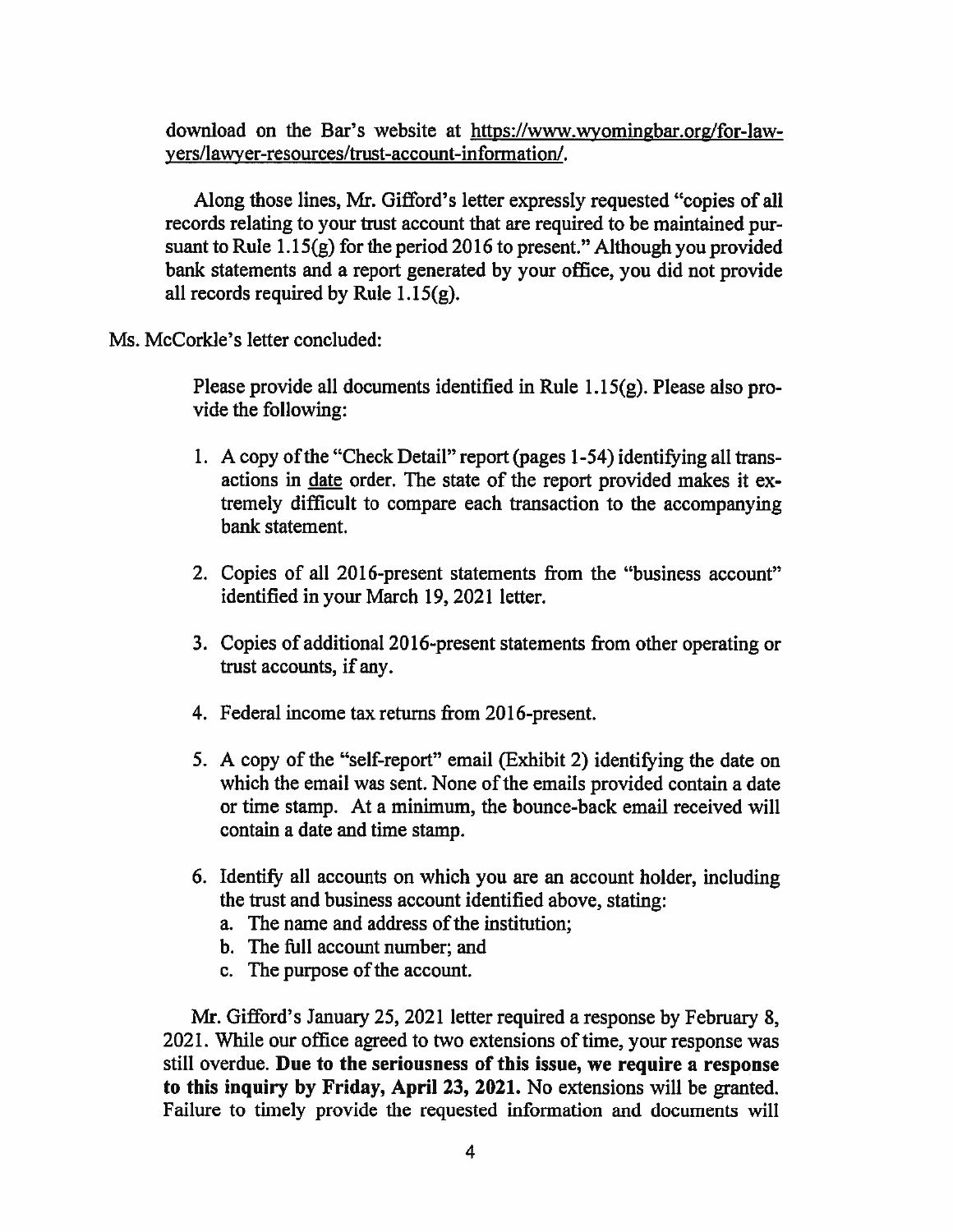require me to file a request for an immediate suspension pursuant to Wyoming Rule of Disciplinary Procedure 17, as I am gravely concerned about the risks you are improperly imposing upon your clients.

8. Respondent responded to Ms. McCorkle's requests with a letter dated April

23, 2021, with which Respondent transmitted copies of a check detail report identifying all

trust account transactions in date order, copies of statements from Respondent's operating

account, and copies of federal income tax reports from 2016 to present.

9. Respondent next received a letter from Ms. McCorkle dated May 6, 2021,

requesting copies of the following documents by May 17, 2021:

- The individual ledgers for each client whose funds went into Respondent's trust  $\bullet$ account showing date of deposit, date of withdrawals, descriptions and charges, and fee agreements. Rule 1.15(g) requires Respondent to maintain such individual ledgers.
- Records relating to electronic transfers, including the name of the person authorizing the transfer, date of transfer, name of recipient and confirmation from the financial institution that the transfer was completed. Rule  $1.15(g)$  requires Respondent to maintain such records.
- All transactions in which either of Respondent's legal assistants, Natalie Benson and Tammy Studer, withdrew or deposited money into Respondent's trust account, the purpose of the withdrawal or deposit, and the client to whom each such withdrawal relates.

 $10.$ On May 25, 2021, Respondent wrote to Ms. McCorkle and requested an ex-

tension of the deadline to provide the requested information. Respondent admitted that he

had not maintained a ledger documenting all trust account transactions. Respondent pro-

vided certain information regarding bankruptcy clients since February 2017, and explained

that it would be necessary to pull the requested information from bank statements, individ-

ual credit card receipts, and hand-written receipt books, a very time-consuming endeavor.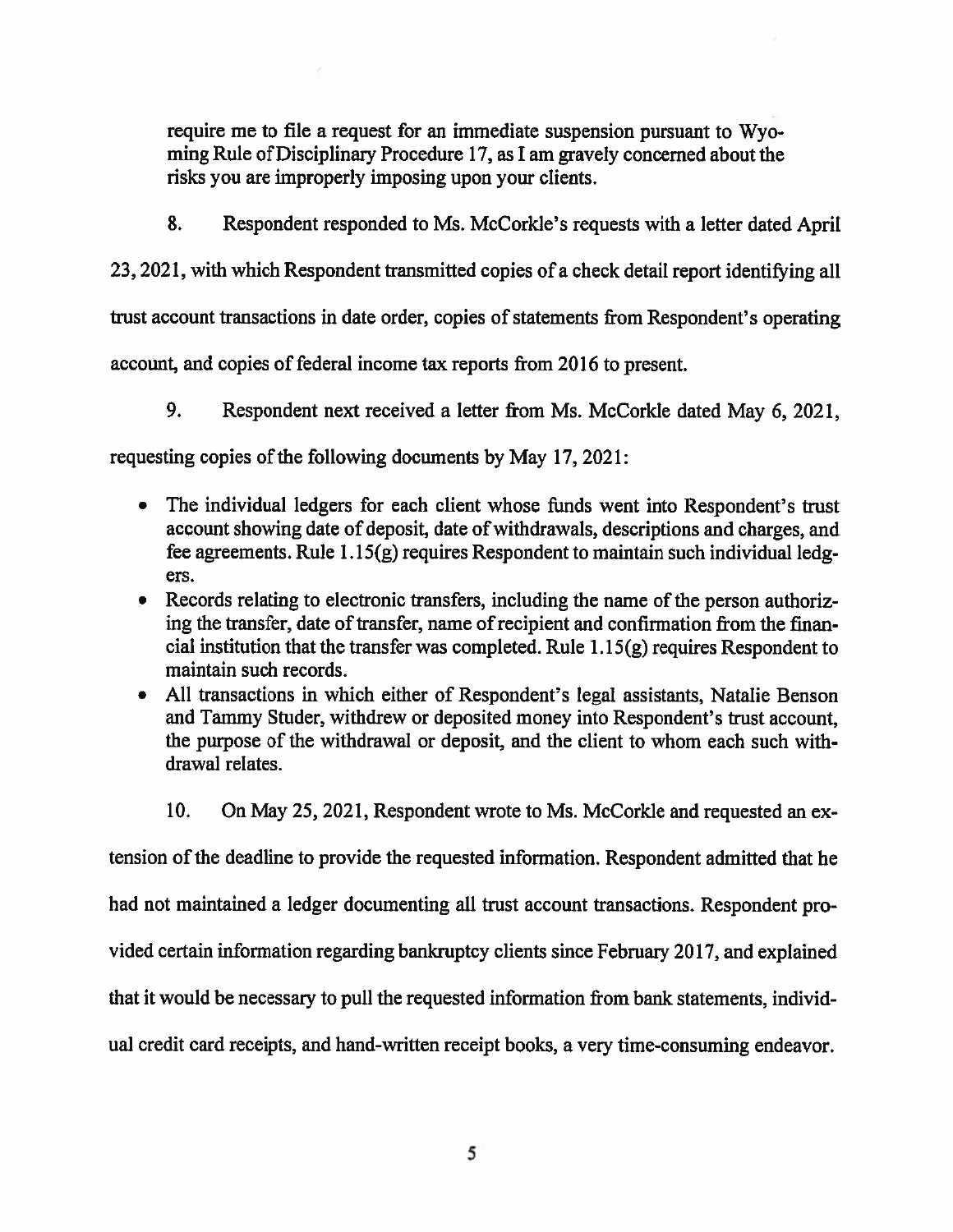11. On May 27, 2021, Deputy Bar Counsel petitioned the Wyoming Supreme Court for Respondent's immediate suspension pursuant to Rule 17, W.R.Disc.P. In the petition, Ms. McCorkle cited Respondent's inability to produce the records required by Rule  $1.15(g)$  and the fact that Respondent had clearly commingled client trust funds with funds held in Respondent's operating account over an extended period of time. The petition further alleged:

Based upon the documents Respondent has provided, and as evidenced by the Affidavit of Deputy Bar Counsel, it is clear Respondent has repeatedly commingled his funds with client funds in his Trust Account and converted client funds for his own use. Since at least 2016, Respondent has deposited payments from clients into his Trust Account while simultaneously using his Trust Account to pay invoices and firm obligations unrelated to client services. On July 13, 2017, and July 26, 2017, Respondent's paralegals, Natelina Benson and Tami Studer, received payment advances totaling over \$5,000.00 from Respondent's Trust Account. Between August 31, 2018 – December 31, 2019, Ms. Benson deposited seven personal checks into the Trust Account that purportedly paid back a loan from Respondent's firm to Ms. Benson. Ms. Benson has repeatedly reimbursed herself for "filing fees" from the Trust Account. Respondent has made payments to Sam's Club, Capital One, Pitney Bowes, and Signapay (merchant bankcard fees) from his Trust Account that appear to be unrelated to specific clients.

On March 19, 2021, Respondent admitted that his "merchant business" deposits via credit card was set to automatically deposit into [his] trust account" since the inception of his business. He acknowledged that "filt should" have been set up so that I could delineate deposits to either my trust account or my business account. This was an oversight on my part, which was made apparent to me as a result of my divorce trial. The [sic] deficiency was corrected last month."

On May 6, 2021, the undersigned again requested the Rule  $1.15(g)$  records, and in particular, a ledger reflecting the flow of income and payments for each client with money in the Trust Account. To ascertain whether client funds had been properly placed in the Trust Account, *i.e.*, whether the funds were unearned advance fees or otherwise clients' property, the undersigned requested representation agreements for the clients with money in the Trust Account. The undersigned also asked Respondent to identify all Trust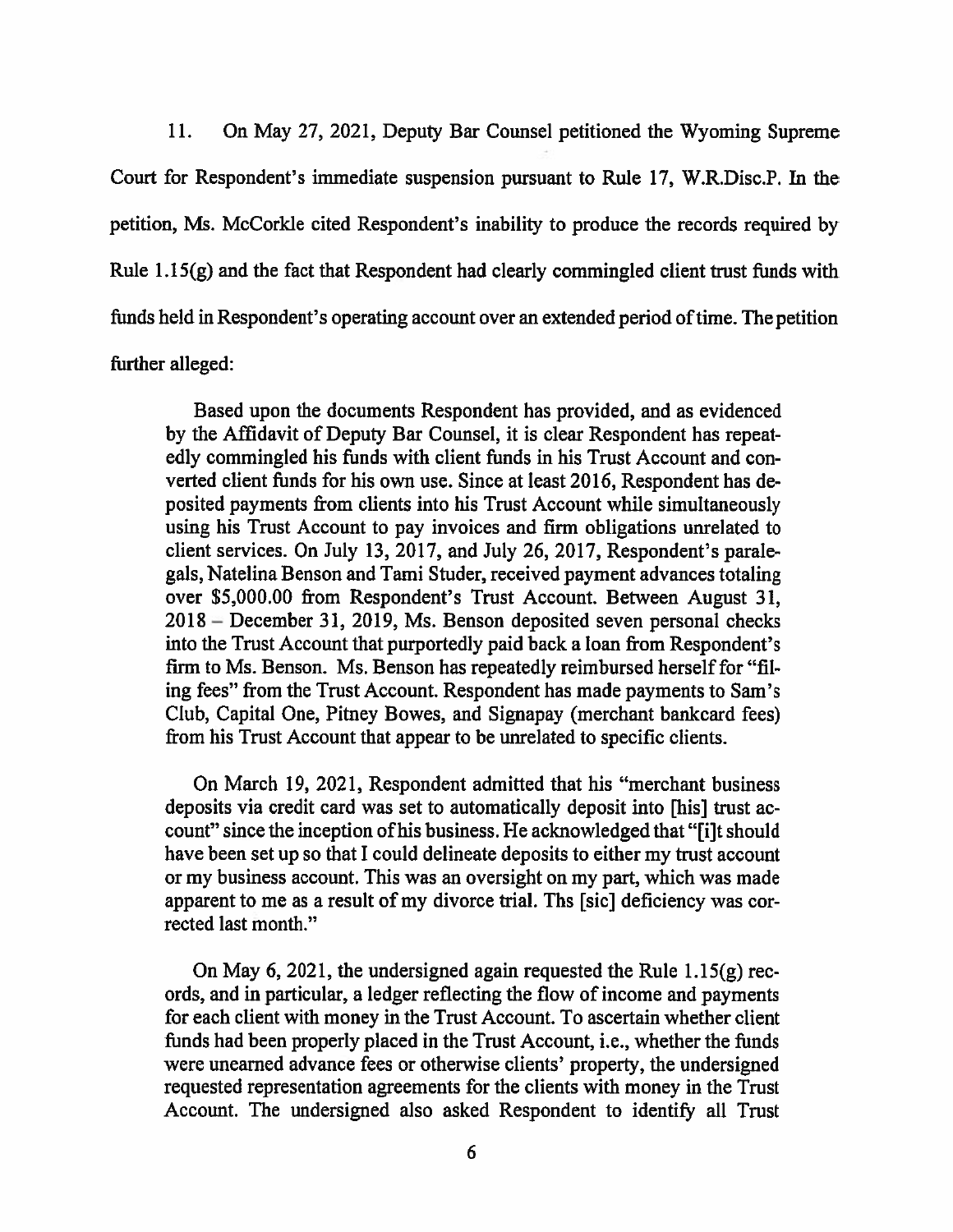Account transactions in which Natalie Benson and Tami Studer deposited or withdrew money on their own behalf. The undersigned further requested an accounting of each client's money in the Trust Account for whom Ms. Benson was reimbursed for "filing fees" and similar transactions.

Respondent provided none of this information. Rather, Respondent provided standard Representation Agreements and fees for bankruptcy clients, none of which identified an actual client. He further produced an "internet" payment history" ledger for some clients, none of which identify whether the funds were placed in the Trust Account or the Operating Account. Finally, he provided invoices that primarily reflect flat fees and costs. None of this information allows the Office of Bar Counsel to trace the client funds that flowed in and out of Respondent's Trust Account. In his May 25, 2021 response again requesting more time to compile information that should have been readily available pursuant to Rule 1.15 $(g)$ , Respondent stated, "I have not kept a ledger which documents all trust transactions for the time frames requested... the information requested is being painstakingly reconstructed." Respondent asserted that the "information [requested] must be pulled from bank statement records, each individual credit card receipt, and hand written [sic] receipt books, specifically between January 1, 2016 to February 2, 2017." Consequently, he could not even provide information related to Ms. Benson's or Ms. Studer's Trust Account transactions.

At this time, it is unclear whether all of the funds deposited into the Trust Account were advanced, unearned fees. This seems unlikely. Regardless, Respondent has undoubtedly commingled client funds with his own funds. It appears Respondent has been utilizing his Trust Account as an Operating Account since perhaps the inception of his practice, despite having a separate Operating Account. Respondent seemingly has no understanding of the proper use of a Trust Account or the requirements stated in Rule 1.15. He undoubtedly has not maintained the records required by Rule 1.15(g). It appears he lost control of his Trust Account years ago.

Respondent's nonlawyer assistant and former assistant, Ms. Benson and Ms. Studer, are either ignorant of a lawyer's professional obligations relating to trust accounts or willfully ignored those obligations.

Although the Office of Bar Counsel's record contains 1796 pages, most of which are bank statements, it is impossible for Deputy Bar Counsel to trace the flow of client funds in and out of the Trust Account without the preceding information. It is unlikely that such a flow can be reconstructed. This concern is further validated by the passage of four months since the request for records maintained pursuant to Rule  $1.15(g)$ .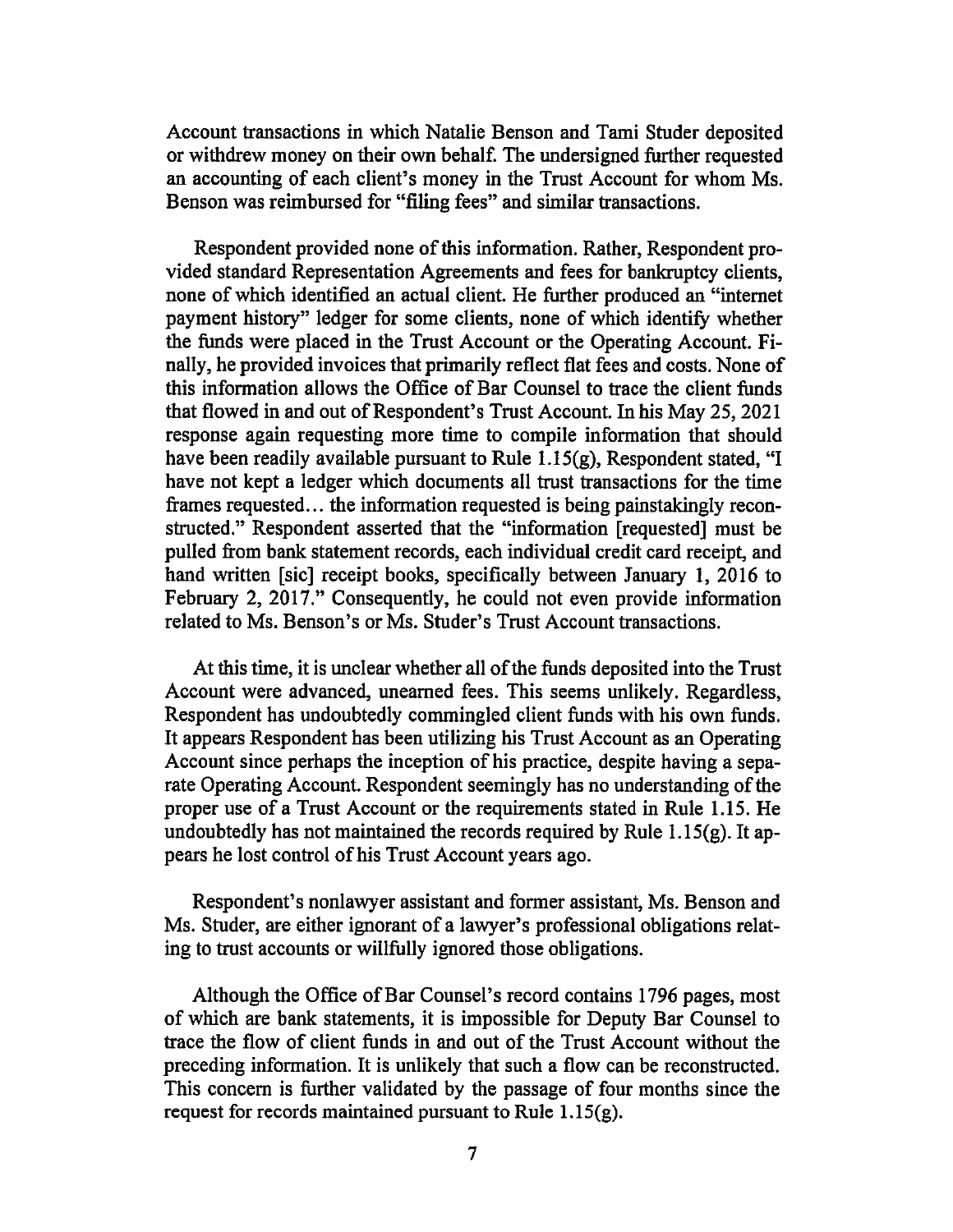It is apparent Respondent's Trust Account has been mishandled. Unearned client funds have been commingled with Respondent's funds and have been utilized to fund his law firm, which is tantamount to stealing. Because this is an issue of public and client protection, the Office of Bar Counsel has no choice but to request an Order of Immediate Suspension.

A formal charge has not yet been filed in this case. While Deputy Bar Counsel requires additional information and documents to finalize a charging document, the impetus for this request is the immediacy of the potential public and private harm in light of Respondent's recent affirmation that he does not have a ledger tracing his clients' funds. Deputy Bar Counsel intends to file a formal charge alleging violations of Rule 1.15. Deputy Bar Counsel may amend the formal charge upon receipt of information and documents Respondent has not yet provided, which may include a violation of Rule 5.3 and Rule  $8.1(b)$ .

On June 14, 2021, Respondent filed a response to the petition for immediate 12. suspension, advising the Court that he was working diligently to provide the requested records but that he was also operating a busy practice. Respondent apologized for his slow and cumbersome response. Respondent urged the Court to deny the petition for immediate suspension, citing the absence of evidence produced to date indicating that client funds were converted to Respondent's own use, and the impact his immediate suspension would have on Respondent's current clients and pending cases.

13. On June 22, 2021, the Court issued an order denying the petition for immediate suspension.

14. On July 19, 2021, the OBC issued a document subpoena to Wells Fargo Bank seeking production of account statements relating to a checking account established in 2018 for the Marie Delphaine Kincheloe Estate, Probate No. 23293, Seventh Judicial District Court, Natrona County, Wyoming. The Kincheloe Estate probate was filed by

8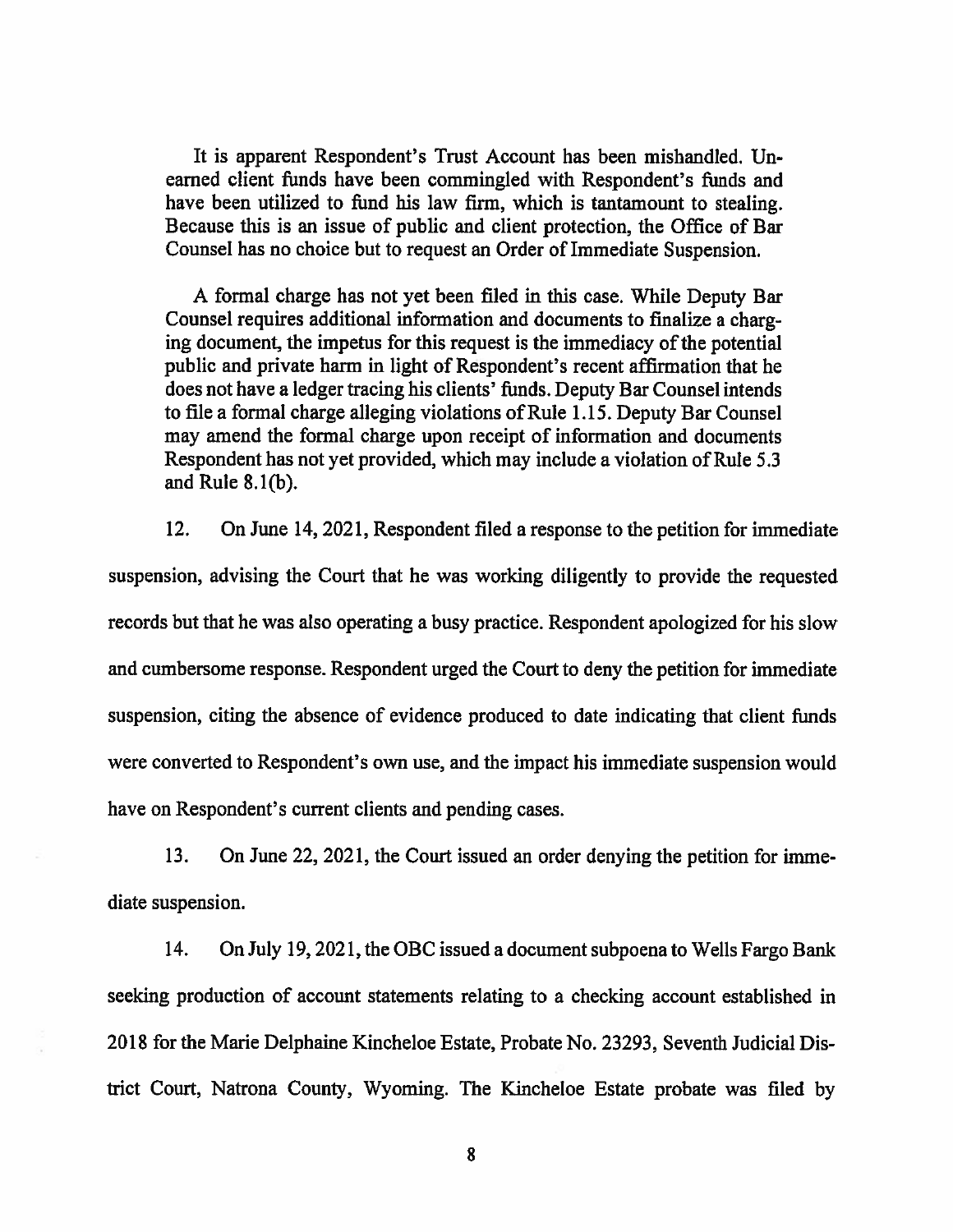Respondent on September 1, 2016, after Marie Delphaine Kincheloe, the decedent, passed away on August 21, 2016. On September 27, 2016, Seventh Judicial District Court Judge Dan Forgey entered an order appointing Crystal Gonzalez as personal representative of the estate. On October 5, 2017, Respondent filed a motion to replace Crystal Gonzalez as personal representative with Natalie Benson, Respondent's legal assistant, alleging that Ms. Gonzalez "has failed, neglected and refused to maintain contact with counsel for the estate." On December 1, 2017, Judge Forgey entered an order appointing Benson as personal representative. On August 2, 2018, an estate checking account was opened at Wells Fargo Bank in Casper, with Benson as the signatory. A Rawlins Bank of Commerce cashier's check in the amount of \$89,905.25 was deposited in the new Wells Fargo account, which was named, "Marie Delphaine Kincheloe Estate, Natelina R Benson, PREP." It was the records of this account for which the OBC issued a subpoena to Wells Fargo on July 19, 2021.

 $15.$ The Kincheloe Estate checking account statements produced by Wells Fargo in response to the subpoena revealed that the account, which began with an opening balance of \$89,905.25 on August 3, 2018, was depleted to a balance of \$15,980.98 by October 31, 2018. Subsequent discovery confirmed that almost all withdrawals from the account were spent on Benson's personal shopping, and very little was paid to or for the benefit of the beneficiary of the Kincheloe estate, Troy Kincheloe, who was incarcerated at the time. Purchases made by Benson with money from the estate checking account included the following, all made on August 20, 2018:

9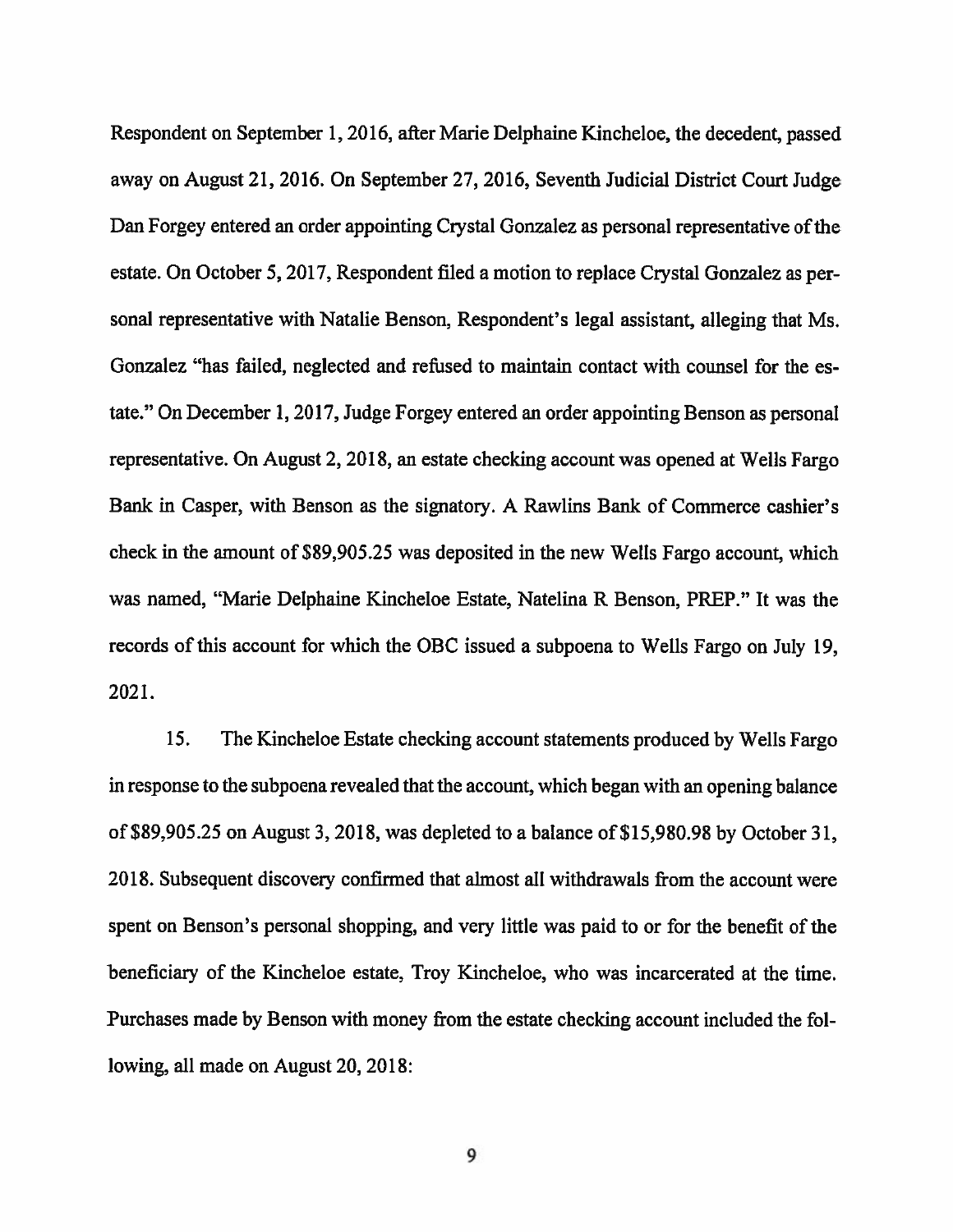| Walmart                              | \$459.24 |
|--------------------------------------|----------|
| ATM withdrawal                       | 300.00   |
| Maurice's (a women's clothing store) | 416.59   |

16. By the end of August 2018, Ms. Benson had purchased a \$20,000.00 used Suburban with money from the account. In addition, the following purchases were made with money from the account on September 4, 2018:

| Kim's Fine Furniture (purchase of a bed) | \$3,538.50 |
|------------------------------------------|------------|
| Ulta (beauty products)                   | 863.71     |
| Verizon Wireless                         | 920.00     |
| Verizon Wireless                         | 560.00     |
| Verizon Wireless                         | 1,133.98   |
| Cellular Plus                            | 1,154.99   |
| Cellular Plus                            | 115.48     |
|                                          |            |

17. During the month of October 2018, Benson made personal purchases from Walmart in excess of \$3,000.00, all from the Kincheloe estate checking account. Similar purchases were made at Macy's, Sam's Club, Target, Torrid (a plus-size clothing store) and other merchants. Benson paid a \$500.00 doctor's bill, spent \$1,250.20 on tags for personal vehicles and spent an additional \$1,193.28 at Verizon Wireless, all with funds taken from the Kincheloe estate checking account.

18. In November 2018, Benson spent an additional \$2,378.24 of estate money at Walmart. By the end of the month, there was just \$110.81 remaining in the Kincheloe estate checking account.

19. On August 15, 2018, a Final Report Accounting and Petition for Complete Distribution was filed, signed by Respondent and Benson, in which Judge Forgey was asked to approve distribution of the \$89,905.25 as follows: (1) \$990.00 to pay a creditor's claim from Interim Healthcare; (2) \$2,711.88 to Respondent's law office (comprised of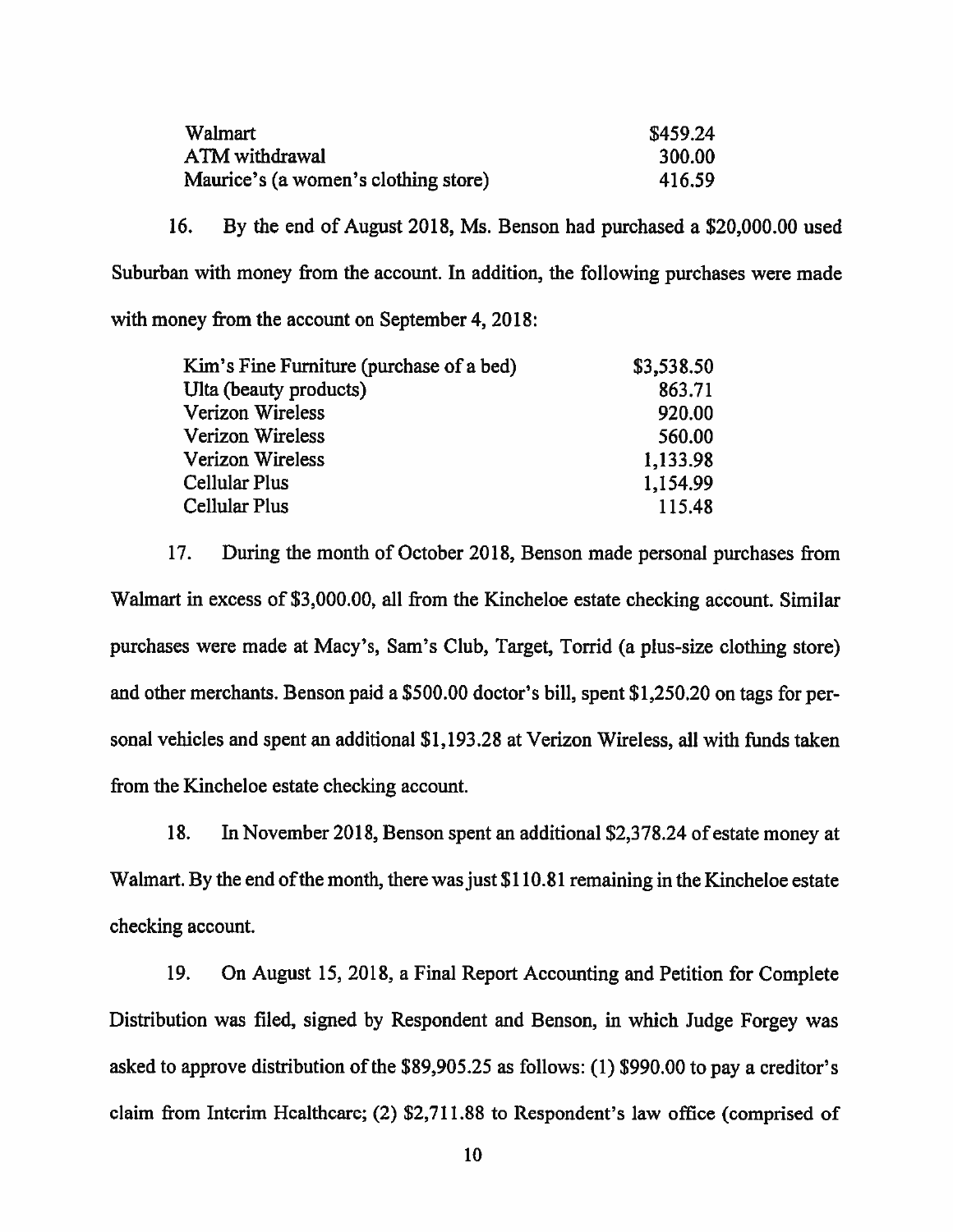Respondent's statutory attorney fee of \$2,148.11 and costs of \$563.77); (3) \$2,158.11 to Benson (comprised of Benson's statutory fee of \$2,148.11 and costs of \$10.00); and (4) the balance of \$84,405.26 to the estate's heir, Troy Kincheloe. On September 7, 2018, Judge Forgey signed an order approving distribution of the estate and closing the matter.

 $20<sub>1</sub>$ Respondent was unaware of Benson's theft of funds from the Kincheloe estate until Respondent attended Benson's deposition on August 9 and 10, 2021. During her deposition, Benson was presented with evidence (in the form of account statements the OBC had subpoenaed from Wells Fargo) of the funds she had withdrawn from the Kincheloe estate checking account and confessed to the fraudulent purchases. She testified that she made sure that Troy Kincheloe received all that he was entitled to. Benson produced a release of liability she had Troy Kincheloe sign confirming his receipt of all funds. Benson testified that she paid the funds over time using a \$15,000.00 loan from her sister and a \$14,000 Paycheck Protection Program (PPP) loan from the federal government. The rest was money she obtained from Respondent's operating and trust accounts. Benson also produced a ledger of payments she made to Troy Kincheloe which indicated that she had charged Kincheloe a "money management" fee of \$5,000.00 and a \$2,500.00 annual "flat fee" for tasks she performed for him.

21. Also during Benson's deposition, Respondent learned for the first time that Benson had made additional, improper and unauthorized withdrawals of tens of thousands of dollars from Respondent's operating and trust accounts. In addition to being Respondent's legal assistant, Benson was Respondent's bookkeeper and entered all transactions for Respondent's operating and trust accounts in Quickbooks. Many of the payments to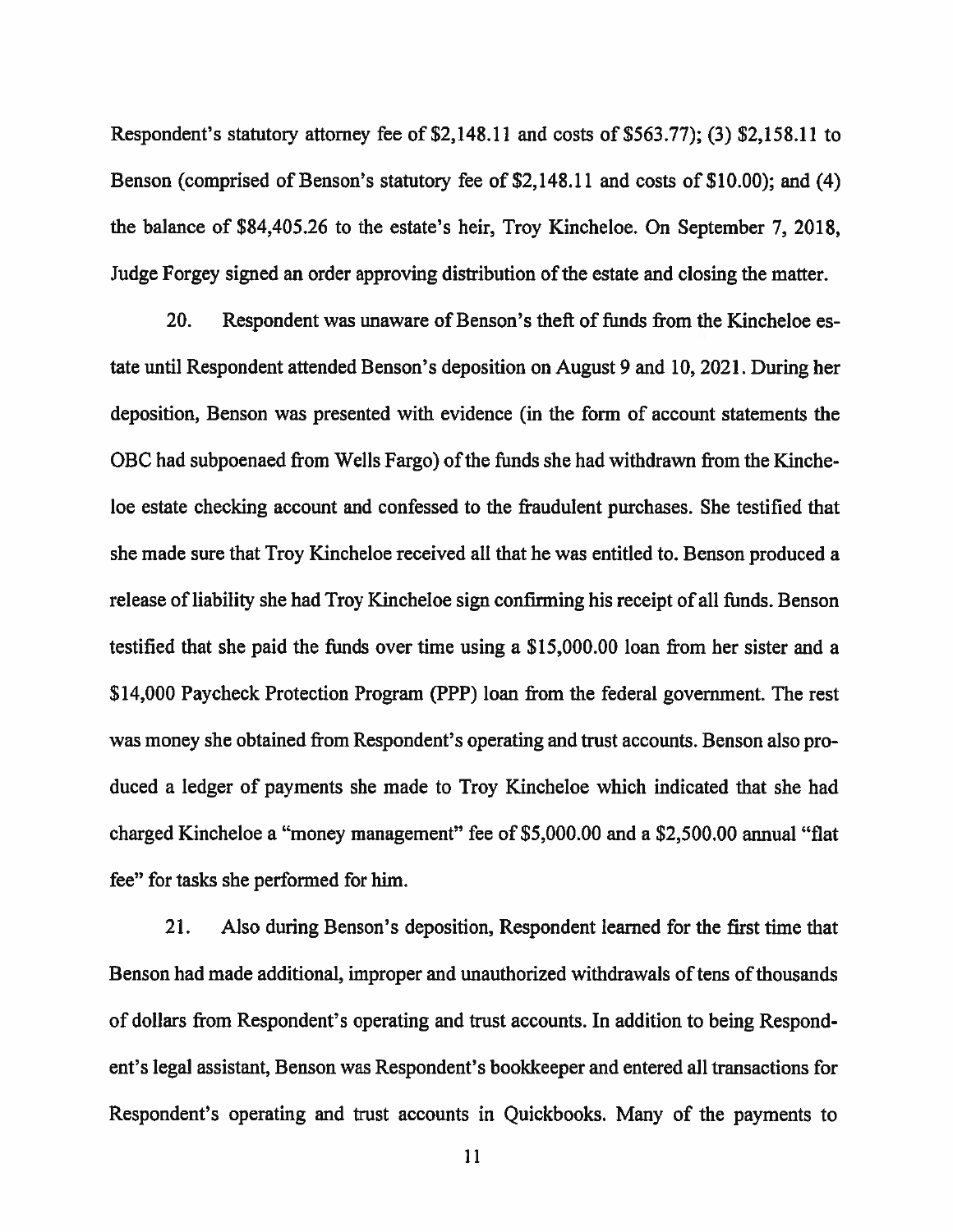Benson were booked into Quickbooks as "loans" or "advances" which Benson, without Respondent's authorization, wrote off at the end of a given year, hence forgiving the debt. As one example, Benson took \$21,000.00 in "advances" from Respondent's operating account in November 2018. She took almost \$11,000.00 in advances during August 2019. Respondent also learned during Benson's deposition that she failed to pay federal payroll taxes on paychecks she received from Respondent, resulting in an IRS lien on Respondent's accounts. On occasion, she wrote herself paychecks out of Respondent's trust account. At the conclusion of her deposition, Benson admitted that the money she had taken out of Respondent's practice the last few years dwarfed Respondent's income from the practice.

22. Following these revelations in Benson's deposition, and at OBC's insistence, Respondent secured all checks, all deposit slips, and changed the password on Respondent's operating and trust accounts. Respondent removed Benson from any bookkeeping or other record-keeping duties regarding Respondent's finances as well as Respondent's trust account. Respondent took immediate steps to assure that Benson no longer comes into possession of client funds or payments received from clients. Respondent took away Benson's key to Respondent's post office box and took steps to assure that all mail delivered to his office was opened by Respondent and not by Benson.

23. Fortunately, as best Respondent and OBC can determine, Respondent was the only victim of Benson's fraud. Though review of bank statements for Respondent's operating and trust accounts shows that the two accounts were hopelessly commingled

12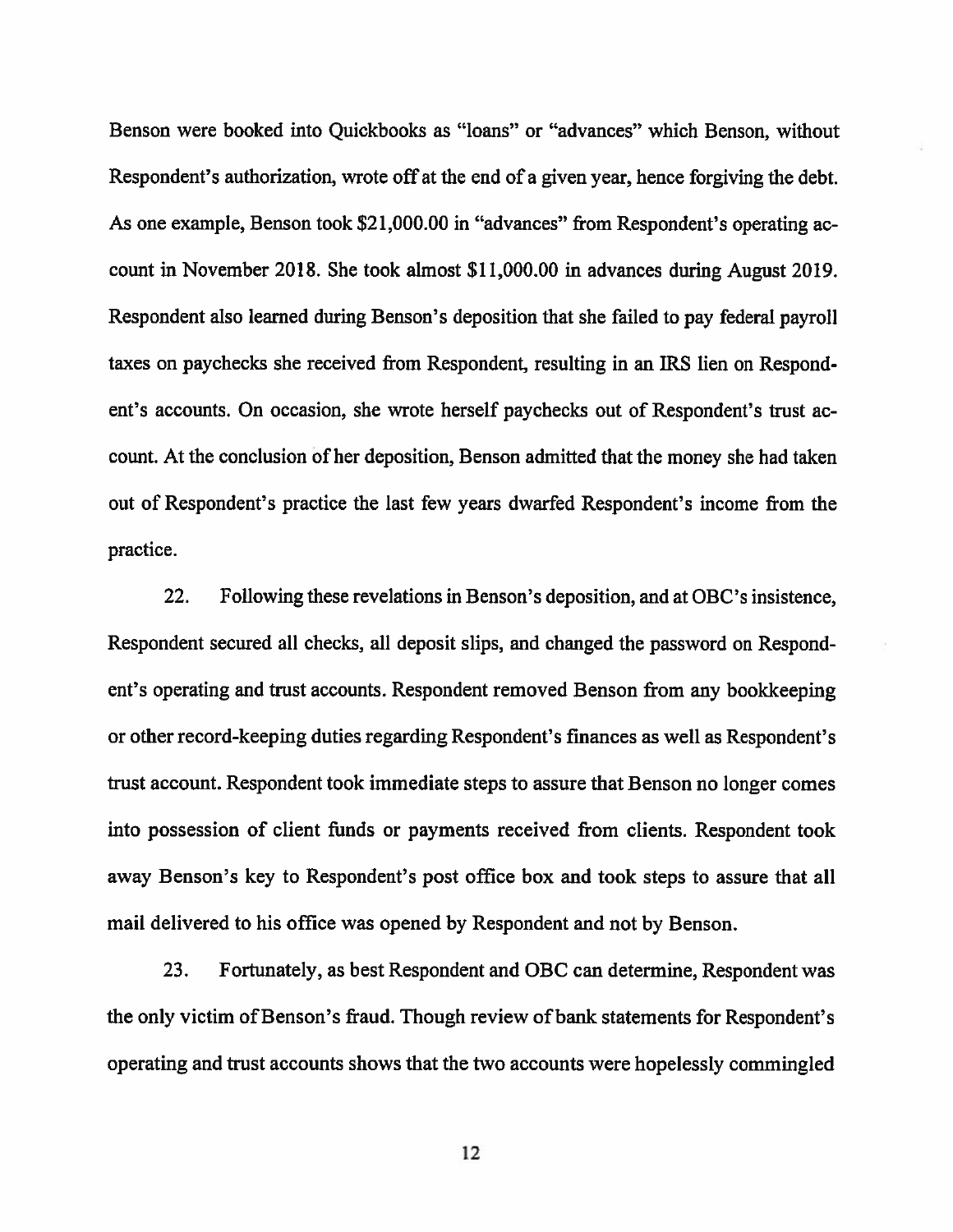with little separation between the accounts, there is no evidence that any client was harmed by Benson's numerous defalcations.

24. Respondent conditionally admits that he committed gross violations of Rule 1.15 (safekeeping property belonging to clients or others) and Rule 5.3 (oversight of nonlawyer assistance). The Review Panel finds that there is clear and convincing evidence that Respondent violated these two rules.

25. The Review Panel finds that Respondent's systematic violation of Rule 1.15 (lawyer trust accounts) falls within Standard 4.1, "Failure to Preserve the Client's Property," of ABA Standards for Imposing Lawyer Sanctions ("ABA Standards"). The Review Panel finds that the presumptive sanction for Respondent's repeated violations of Rule 1.15 is a suspension.

26. The Review Panel further finds that Respondent's systematic violation of Rule 5.3 falls within ABA Standard 7.0, "Violations of Other Duties Owed as a Professional." The Review Panel finds that the presumptive sanction for Respondent's repeated violations of Rule 5.3 is a suspension.

27. With regard to Respondent's mental state in committing these violations, the parties have stipulated that Respondent's complete abdication of his professional duty of oversight of a nonlawyer assistant was so pervasive as to rise to the level of knowledge. The Review Panel so finds.

28. The parties have stipulated that Respondent's professional misconduct posed a significant risk of injury to Respondent's clients. The Review Panel so finds.

13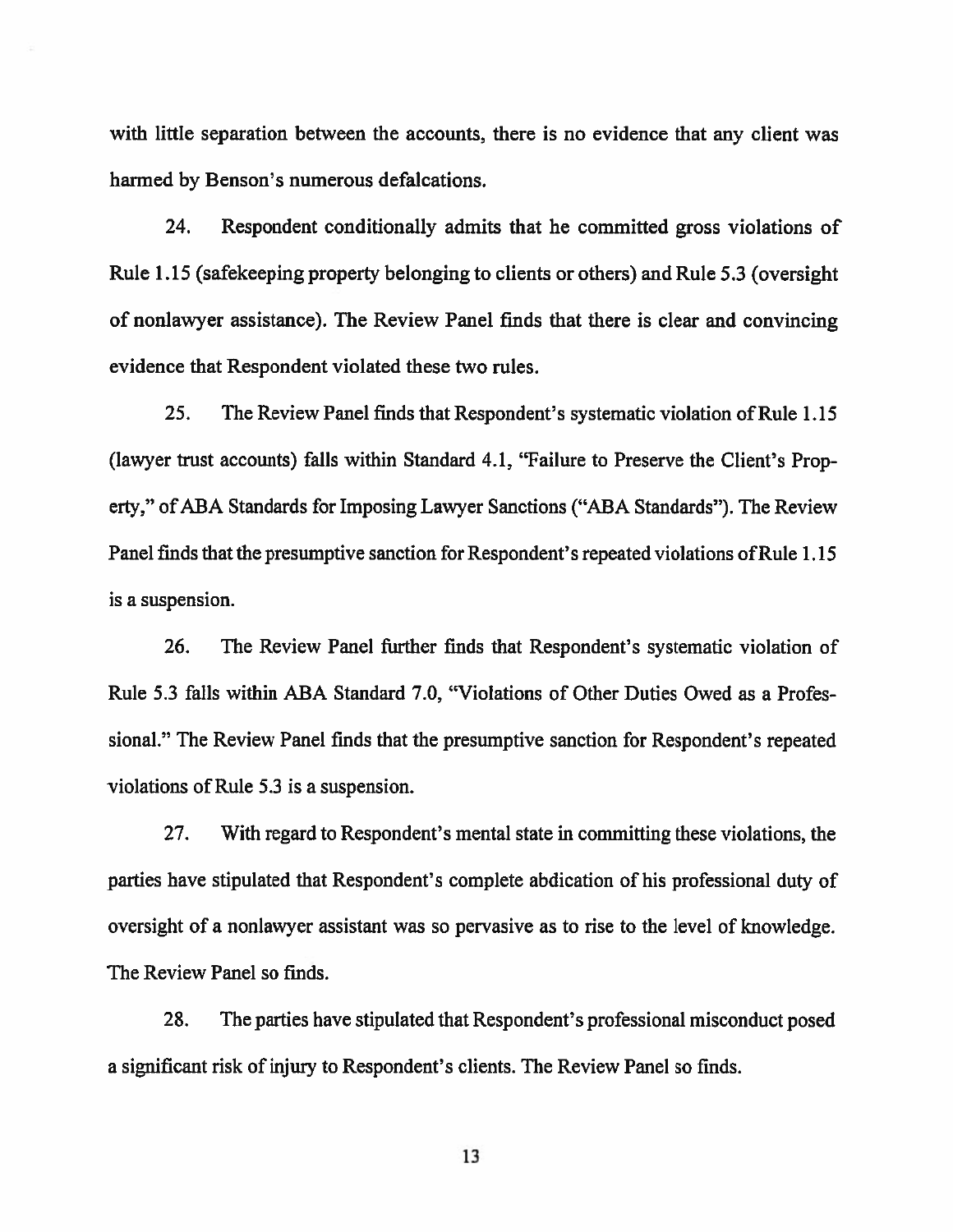29. The parties have stipulated that there are significant aggravating factors, including a pattern of misconduct, multiple offenses, and substantial experience in the practice of law. The Review Panel so finds.

30. The parties have further stipulated that the absence of a dishonest or selfish motive is a mitigating factor. The Review Panel so finds.

31. Respondent has stipulated to a one-year suspension as an appropriate sanction for Respondent's violation of these rules. The Review Panel finds that a oneyear suspension is an appropriate sanction for Respondent's misconduct.

32. If the Court adopts the Review Panel's recommendation and issues an Order of Suspension in accordance herewith, the parties have agreed to the following press release:

The Wyoming Supreme Court has issued an order of the disciplinary suspension of Hampton M. Young, formerly of Casper, for a period of one year. The order stems from Young's conduct in failing to maintain proper records regarding funds held in his lawyer trust account, an account in which client funds are required to be kept segregated from the lawyer's own funds, and in failing to appropriately supervise his nonlawyer assistant. Investigation of activities in Young's trust account revealed that funds in the account were routinely commingled with Young's own funds. Further, the investigation revealed that Young's legal assistant, who had been appointed to act as the personal representative in a probate matter being handled by Young, embezzied tens of thousands of dollars from the estate and then replaced those funds with money she embezzled from Young. The investigation revealed no evidence that any client was harmed by such conduct. The parties' stipulation for a one-year suspension of Young's license to practice law was approved by the Board of Professional Responsibility (BPR) of the Wyoming State Bar and was submitted to the Wyoming Supreme Court. In adopting the BPR's recommendation for a public censure, the Court ordered Young to pay an administrative fee of \$750.00 and costs in the amount of \$50.00 to the Wyoming State Bar.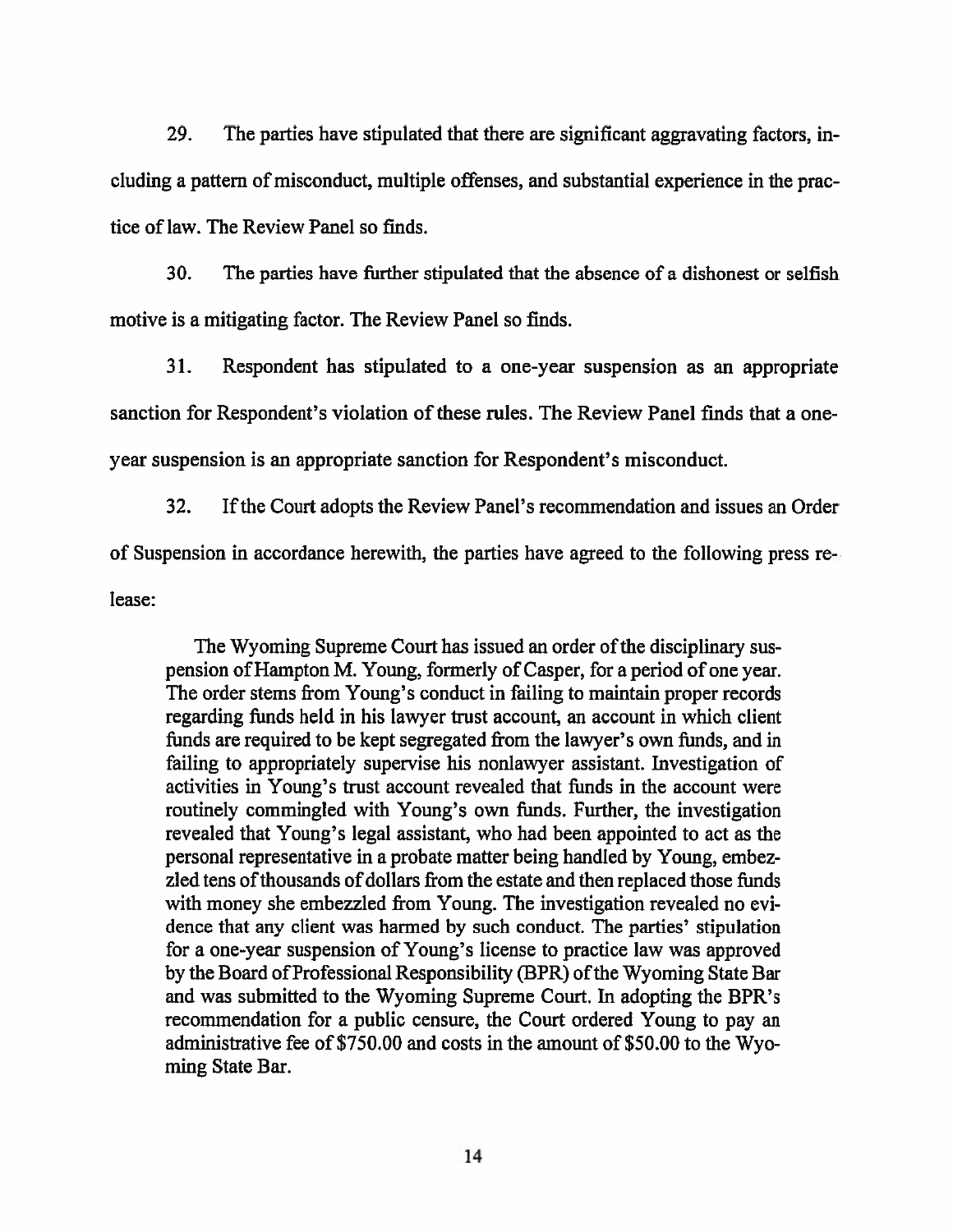#### **CONCLUSIONS OF LAW**

33. Rule 1.15, W.R.Prof.Cond., provides in pertinent part, "A lawyer shall hold property of clients or third persons that is in a lawyer's possession in connection with a representation separate from the lawyer's own property." The effect of the rule is a blanket prohibition of commingling a lawyer's funds with those of the lawyer's client.

34. Rule 5.3, W.R.Prof.Cond., provides:

Rule 5.3. Responsibilities regarding nonlawyer assistance.

With respect to a nonlawyer employed or retained by or associated with a lawyer:

(a) a partner and a lawyer who individually or together with other lawyers possesses comparable managerial authority in a law firm shall make reasonable efforts to ensure that the firm has in effect measures giving reasonable assurance that the person's conduct is compatible with the professional obligations of the lawyer;

(b) a lawyer having direct supervisory authority over the nonlawyer shall make reasonable efforts to ensure that the person's conduct is compatible with the professional obligations of the lawyer; and

(c) a lawyer shall be responsible for conduct of such a person that would be a violation of the Rules of Professional Conduct if engaged in by a lawyer if:

(1) the lawyer orders or, with the knowledge of the specific conduct, ratifies the conduct involved; or

(2) the lawyer is a partner or has comparable managerial authority in the law firm in which the person is employed, or has direct supervisory authority over the person, and knows of the conduct at a time when its consequences can be avoided or mitigated but fails to take reasonable remedial action.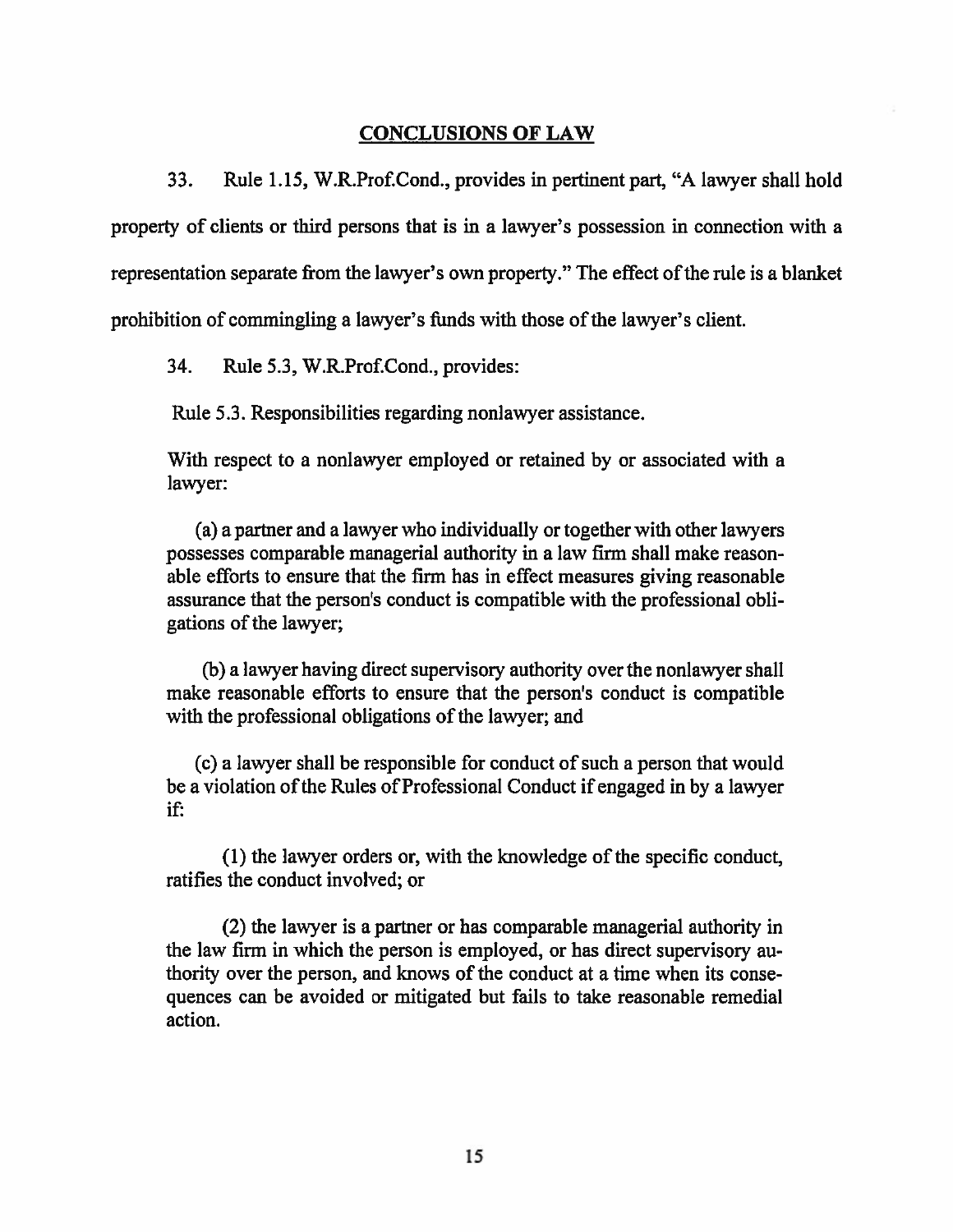35. Rule 15(b)(3)(D), W.R.Disc.P., provides, "In imposing a sanction after a

finding of misconduct by the respondent, the BPR shall consider the following factors, as

enumerated in the ABA Standards for Imposing Lawyer Sanctions."

1. Whether the lawyer has violated a duty owed to a client, to the public, to the legal system, or to the profession;

2. Whether the lawyer acted intentionally, knowingly, or negligently;

3. The amount of the actual or potential injury caused by the lawyer's misconduct; and

4. The existence of any aggravating or mitigating factors.

36. ABA Standard 7.0, "Violations of Other Duties Owed as a Professional,"

provides:

Absent aggravating or mitigating circumstances, upon application of the factors set out in Standard 3.0, the following sanctions are generally appropriate in cases involving false or misleading communication about the lawyer or the lawyer's services, improper communication of fields of practice, improper solicitation of professional employment from a prospective client, unreasonable or improper fees, unauthorized practice of law, improper withdrawal from misrepresentation, or failure to report professional misconduct.

 $7.1$ Disbarment is generally appropriate when a lawyer knowingly engages in conduct that is a violation of a duty owed as a professional with the intent to obtain a benefit for the lawyer or another, and causes serious or potentially serious injury to a client, the public or the legal system.

Suspension is generally appropriate when a lawyer knowingly  $7.2$ engages in conduct that is a violation of a duty owed as a professional and causes injury or potential injury to a client, the public, or the legal system.

Reprimand [i.e., "public censure" under Rule  $9(a)(3)$  of the  $7.3$ Rules of Disciplinary Procedure] is generally appropriate when a lawyer negligently engages in conduct that is a violation of a duty owed as a professional and causes injury or potential injury to a client, the public, or the legal system.

Admonition [i.e., "private reprimand" under Rule  $9(a)(4)$  of the 7.4. Rules of Disciplinary Procedure] is generally appropriate when a lawyer engages in an isolated instance of negligence that is a violation of a duty owed as a professional, and causes little or no actual or potential injury to a client, the public, or the legal system.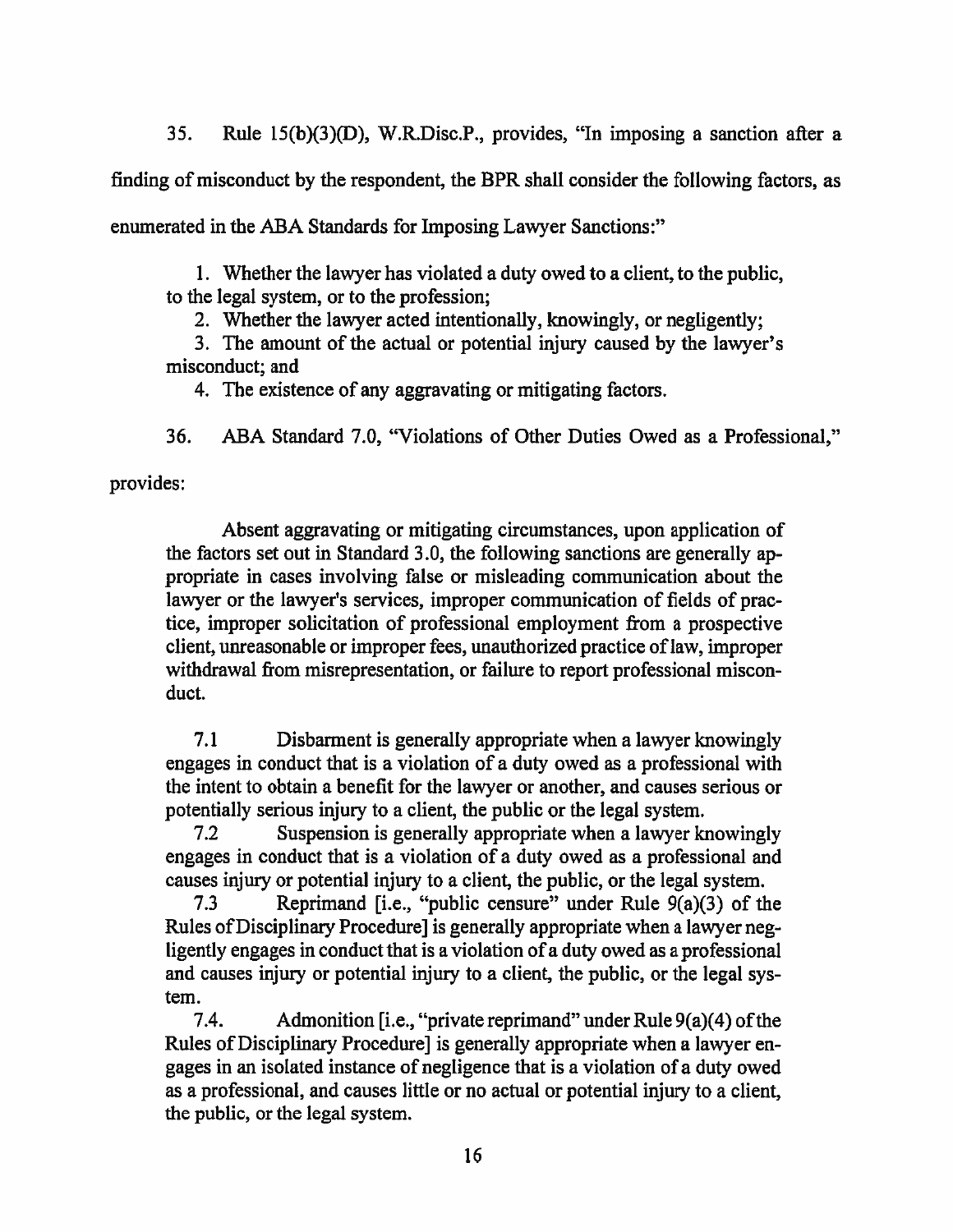ABA Standard 7.0, "Violations of Other Duties Owed as a Profes-37.

sional," provides:

Absent aggravating or mitigating circumstances, upon application of the factors set out in Standard 3.0, the following sanctions are generally appropriate in cases involving false or misleading communication about the lawyer or the lawyer's services, improper communication of fields of practice, improper solicitation of professional employment from a prospective client, unreasonable or improper fees, unauthorized practice of law, improper withdrawal from misrepresentation, or failure to report professional misconduct.

 $7.1$ Disbarment is generally appropriate when a lawyer knowingly engages in conduct that is a violation of a duty owed as a professional with the intent to obtain a benefit for the lawyer or another and causes serious or potentially serious injury to a client, the public or the legal system.

 $7.2$ Suspension is generally appropriate when a lawyer knowingly engages in conduct that is a violation of a duty owed as a professional and causes injury or potential injury to a client, the public, or the legal system.

Reprimand [i.e., "public censure" under Rule 9(a)(3),  $7.3$ Wyo.R.Disc.Proc.] is generally appropriate when a lawyer negligently engages in conduct that is a violation of a duty owed as a professional and causes injury or potential injury to a client, the public, or the legal system.

Admonition [i.e., "private reprimand" under Rule 9(a)(4),  $7.4.$ Wyo.R.Disc.Proc.] is generally appropriate when a lawyer engages in an isolated instance of negligence that is a violation of a duty owed as a professional, and causes little or no actual or potential injury to a client, the public, or the legal system.

38. The Preface to the ABA Standards includes the following discussion

regarding mental state:

The mental states used in this model are defined as follows. The most culpable mental state is that of intent, when the lawyer acts with the conscious objective or purpose to accomplish a particular result. The next most culpable mental state is that of knowledge, when the lawyer acts with conscious awareness of the nature or attendant circumstances of his or her conduct both without the conscious objective or purpose to accomplish a particular result. The least culpable mental state is negligence, when a lawyer fails to be aware of a substantial risk that circumstances exist or that a result will follow, which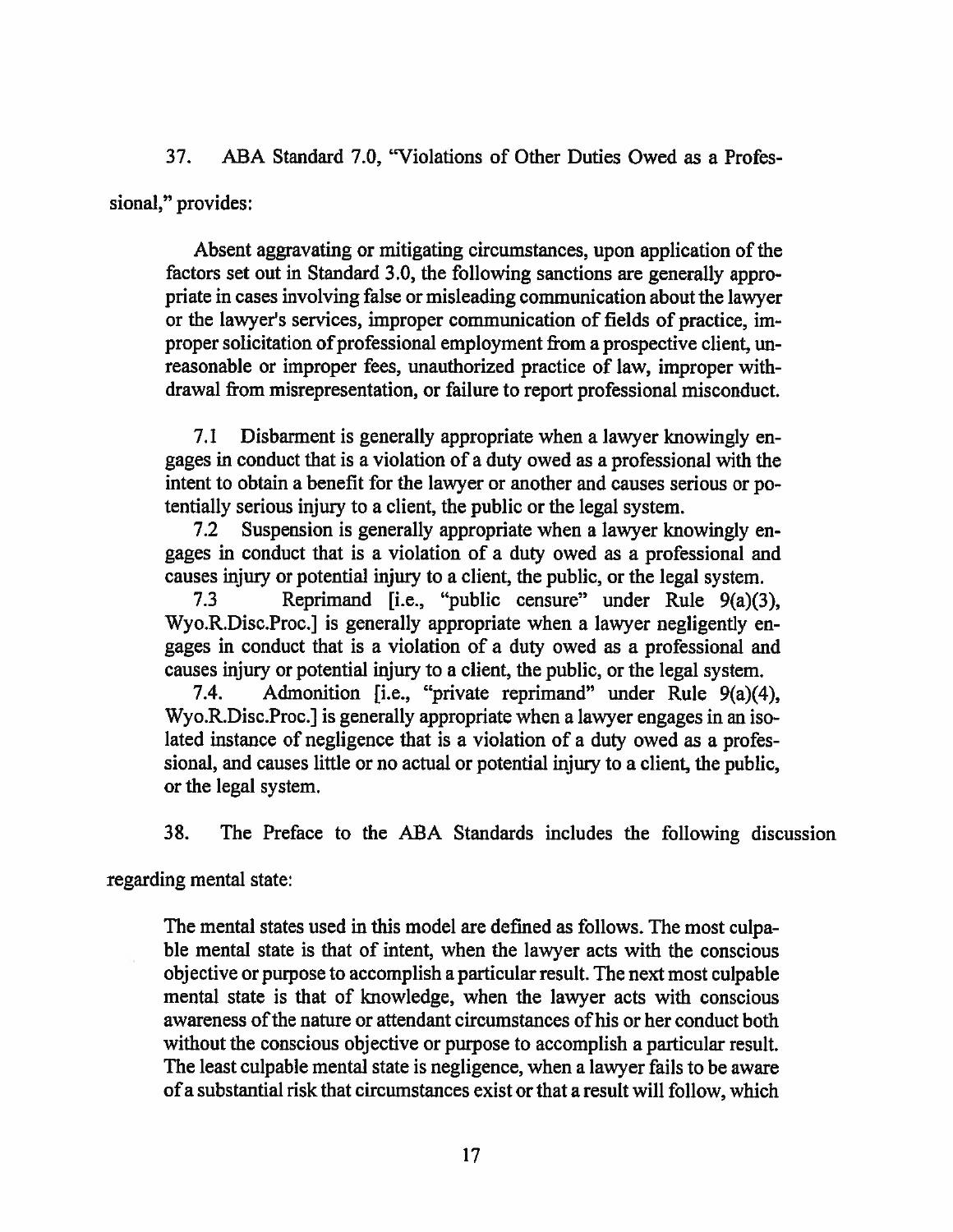failure is a deviation of a care that a reasonable lawyer would exercise in the situation.

39. Under the ABA Standards, "injury" is defined as "harm to a client, the public, the legal system, or the profession which results from a lawyer's misconduct. The level of injury can range from 'serious' injury to 'little or no' injury; a reference to 'injury' alone indicates any level of injury greater than 'little or no' injury." "Potential injury" is defined as "harm to a client, the public, the legal system or the profession that is reasonably foreseeable at the time of the lawyer's misconduct, and which, but for some intervening factor or event, would probably have resulted from the lawyer's misconduct."

ABA Standard 9.0, entitled "Aggravation and Mitigation," provides as 40.

follows:

9.1 Generally

After misconduct has been established, aggravating and mitigating circumstances may be considered in deciding what sanction to impose.

- $9.2$ **Aggravation**
- 9.21 Definition. Aggravation or aggravating circumstances are any considerations or factors that may justify an increase in the degree of discipline to be imposed.
- 9.22 Factors which may be considered in aggravation. Aggravating factors include:
	- (a) prior disciplinary offenses;
	- (b) dishonest or selfish motive;
	- (c) a pattern of misconduct;
	- (d) multiple offenses;
	- (e) bad faith obstruction of the disciplinary proceeding by intentionally failing to comply with rules or orders of the disciplinary agency;
	- (f) submission of false evidence, false statements, or other deceptive practices during the disciplinary process;
	- (g) refusal to acknowledge wrongful nature of conduct;
	- (h) vulnerability of the victim;
	- (i) substantial experience in the practice of law;
	- (i) indifference in making restitution; and
	- (k) illegal conduct, including that involving the use of controlled substances.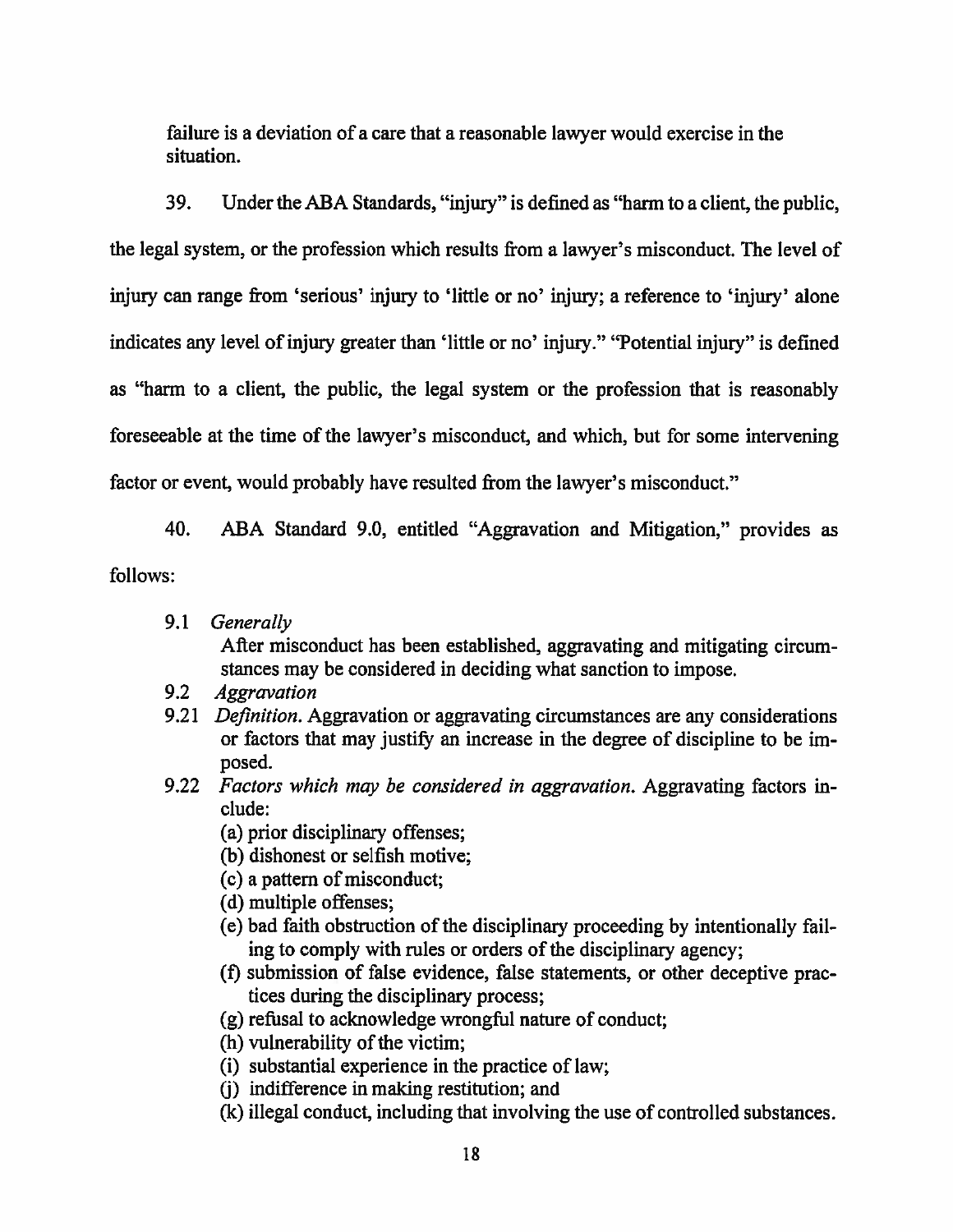- $9.3$ Mitigation.
- 9.31 Definition. Mitigation or mitigating circumstances are any considerations or factors that may justify a reduction in the degree of discipline to be imposed.
- 9.32 Factors which may be considered in mitigation. Mitigating factors include:
	- (a) absence of a prior disciplinary record:
	- (b) absence of a dishonest or selfish motive;
	- (c) personal or emotional problems;
	- (d) timely good faith effort to make restitution or to rectify consequences of misconduct:
	- (e) full and free disclosure of disciplinary board or cooperative attitude toward proceedings;
	- (f) in experience in the practice of law:
	- (g) character or reputation:
	- (h) physical disability;
	- (i) mental disability or chemical dependency including alcoholism or drug abuse when:
		- (1) there is medical evidence that the respondent is affected by a chemical dependency or mental disability;
		- (2) the chemical dependency or mental disability caused the misconduct;
		- (3) the respondent's recovery from the chemical dependency or mental disability is demonstrated by a meaningful and sustained period of successful rehabilitation; and
		- (4) the recovery arrested the misconduct and recurrence of that misconduct is unlikely.
	- (i) delay in disciplinary proceedings;
	- (k) imposition of other penalties or sanctions;
	- (I) remorse; and
	- (m) remoteness of prior offenses.
- 9.4 Factors Which Are Neither Aggravating nor Mitigating.
	- The following factors should not be considered as either aggravating nor mit*igating:*
	- (a) forced of compelled restitution;
	- (b) agreeing to the client's demand for certain improper behavior or result;
	- (c) withdrawal of complaint against the lawyer;
	- (d) resignation prior to completion of disciplinary proceedings;
	- (e) complainant's recommendation as to sanction; and
	- (f) failure if injured client to complain.

### **RECOMMENDATION**

In consideration of the foregoing findings of fact and conclusions of law, the Review

Panel recommends as follows: